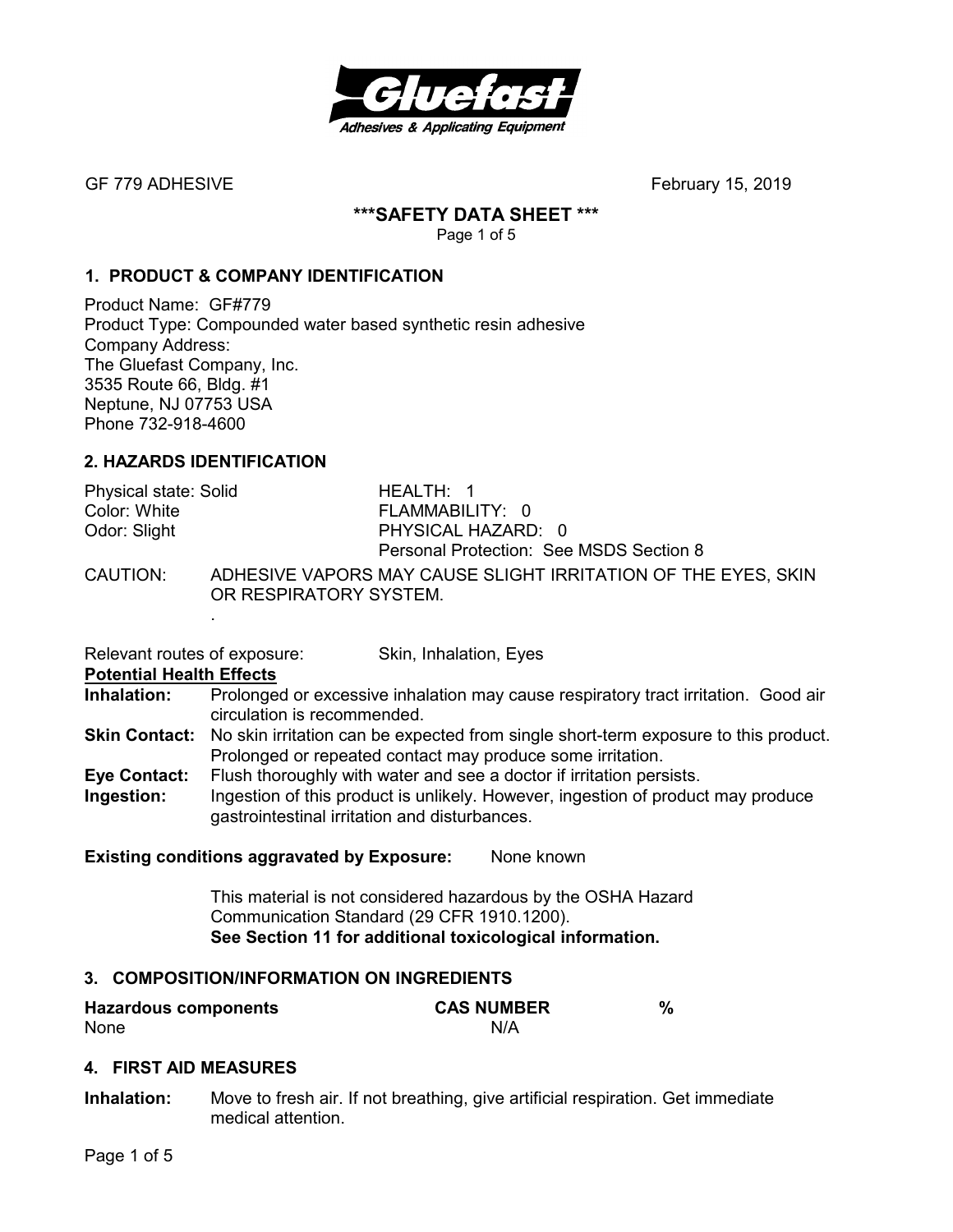

# **\*\*\*SAFETY DATA SHEET \*\*\***

Page 2 of 5

| <b>Skin contact:</b> | Immediately wash skin thoroughly with soap and water. Remove contaminated<br>clothing and footwear. Get immediate medical attention.                                |
|----------------------|---------------------------------------------------------------------------------------------------------------------------------------------------------------------|
| Eye contact:         | Rinse immediately with plenty of water, also under the eyelids, for at least 15<br>minutes. Get immediate medical attention.                                        |
| Ingestion:           | DO NOT induce vomiting unless directed to do so by medical personnel.<br>Never give anything by mouth to an unconscious person. Get immediate<br>medical attention. |

# **5. FIRE FIGHTING MEASURES**

| Flash point:                               | $>100 C$ ( $>212.6 F$ )                                                                                                                  |
|--------------------------------------------|------------------------------------------------------------------------------------------------------------------------------------------|
| Auto ignition temperature:                 | Not determined                                                                                                                           |
| <b>Flammable/Explosive limits - lower:</b> | Not determined                                                                                                                           |
| Flammable/Explosive limits - upper:        | Not determined                                                                                                                           |
| <b>Extinguishing media:</b>                | Water spray (fog), foam, dry chemical or carbon dioxide.                                                                                 |
| Special firefighting procedures:           | Fire fighters should wear positive pressure self-contained<br>breathing apparatus (SCBA). Wear full protective clothing.                 |
| Unusual fire or explosion hazards:         | This product is an aqueous mixture which will not burn. If<br>evaporated to dryness, the solid residue may pose a slight<br>fire hazard. |
| <b>Hazardous combustion products:</b>      | Oxides of carbon.                                                                                                                        |

## **6. ACCIDENTAL RELEASE MEASURES**

Dike if necessary, contain spill with inert absorbent and transfer to containers for disposal. Keep spilled product out of sewers, watersheds or water systems

| <b>Environmental precautions:</b> | Prevent further leakage or spillage if safe to do so. Do not allow<br>material to contaminate ground water system. Do not allow<br>product to enter sewer or waterways.                                                                    |
|-----------------------------------|--------------------------------------------------------------------------------------------------------------------------------------------------------------------------------------------------------------------------------------------|
| <b>Clean-up methods:</b>          | Spills should be taken up with suitable absorbent and placed<br>in containers. Spill area can be washed with water; collect<br>wash water for approved disposal. Contact state or town<br>municipalities for proper disposal instructions. |
| <b>7. HANDLING AND STORAGE</b>    |                                                                                                                                                                                                                                            |
| Handling:                         | Avoid contact with eyes, skin and clothing. Wash thoroughly after<br>handling.                                                                                                                                                             |
| Storage:                          | For safe storage, store above 0 $^{\circ}$ C (32 $^{\circ}$ F). Rotate stock using<br>oldest first. Shelf life is six months. KEEP FROM FREEZING.                                                                                          |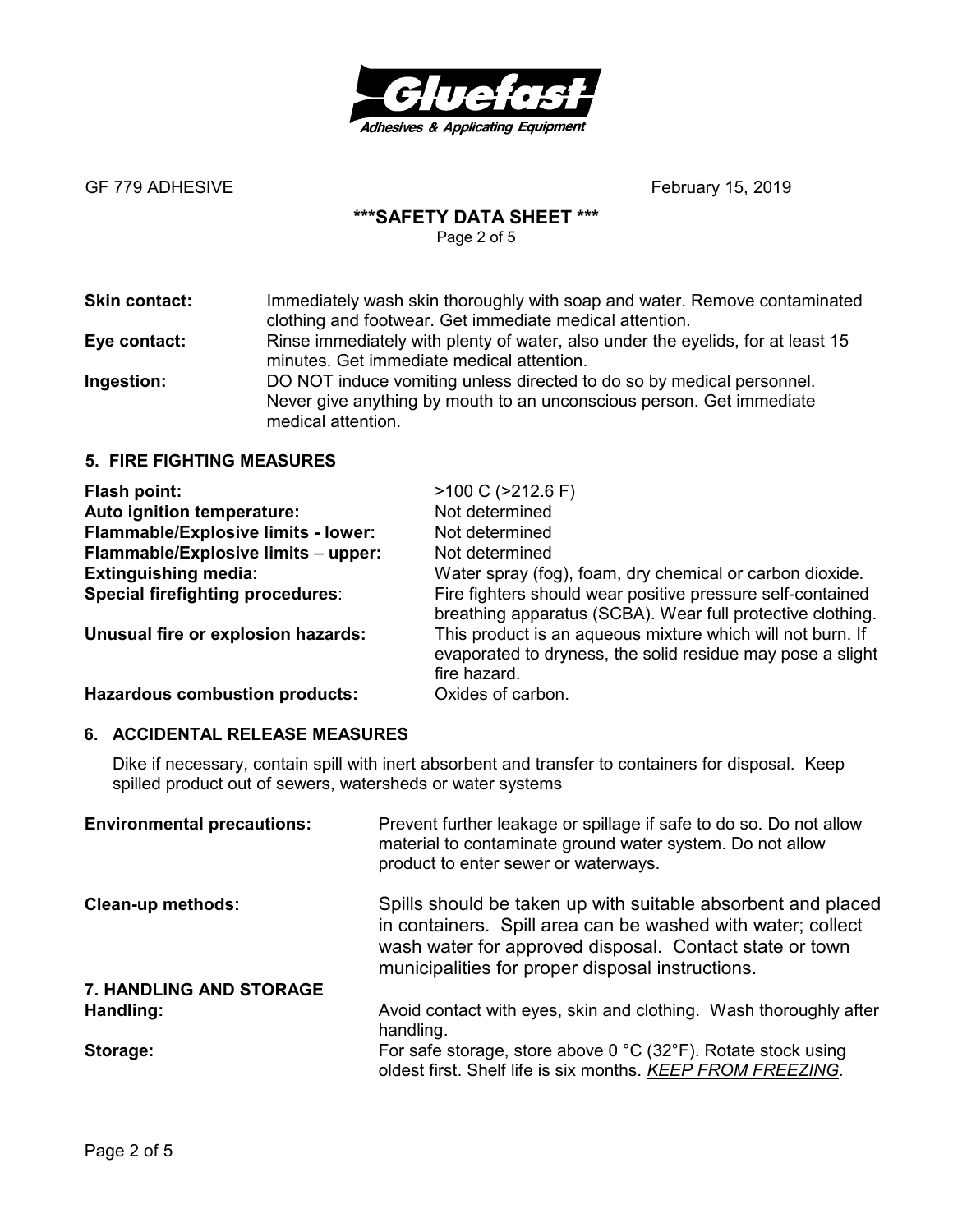

# **\*\*\*SAFETY DATA SHEET \*\*\***

Page 3 of 5

# **8. EXPOSURE CONTROLS/PERSONAL PROTECTION**

Employers should complete an assessment of all workplaces to determine the need for, and selection of, proper exposure controls and protective equipment for each task performed.

| <b>Hazardous components</b> | <b>ACGIH TLV</b> |      | <b>OSHA PELI AIHA WEELI OTHER</b> |      |
|-----------------------------|------------------|------|-----------------------------------|------|
| <b>None</b>                 | None             | None | None                              | None |

| <b>Engineering controls:</b>   | Work should be done in an adequately ventilated area (i.e., ventilation<br>sufficient to maintain concentrations below one half of the PEL and<br>other relevant standards). Local exhaust ventilation is recommended<br>when general ventilation is not sufficient to control airborne<br>contamination. |
|--------------------------------|-----------------------------------------------------------------------------------------------------------------------------------------------------------------------------------------------------------------------------------------------------------------------------------------------------------|
| <b>Respiratory protection:</b> | Use NIOSH approved respirator if there is potential to exceed exposure<br>limit(s). Observe OSHA regulations for respiratory use (29 CFR)<br>1910.134).                                                                                                                                                   |
| <b>Eyeface protection:</b>     | Safety goggles or safety glasses with side shields. Full face protection<br>should be used if the potential for splashing or spraying of product<br>exists.                                                                                                                                               |
| <b>Skin protection:</b>        | Use impermeable gloves and protective clothing as necessary to<br>prevent skin contact. Wear suitable protective clothing.                                                                                                                                                                                |

## **9. PHYSICAL AND CHEMICAL PROPERTIES**

| <b>Physical state:</b>                                  | Liquid                                        |  |
|---------------------------------------------------------|-----------------------------------------------|--|
| Color:                                                  | White                                         |  |
| Odor:                                                   | Slight                                        |  |
| <b>Odor threshold:</b>                                  | Not available                                 |  |
| pH:                                                     | $4.6 - 5.3$                                   |  |
| Vapor pressure:                                         | 17.5 mbar (20 $^{\circ}$ C (68 $^{\circ}$ F)) |  |
| <b>Boiling point/range:</b>                             | $> 100 °C$ ( $> 212 °F$ )                     |  |
| Melting point/ range:                                   | 0 °C (32°F) (Freezing point)                  |  |
| Specific gravity:                                       | 1.1                                           |  |
| Vapor density:                                          | Heavier than air.                             |  |
| <b>Flash point:</b>                                     | $> 100 °C$ ( $> 212 °F$ )                     |  |
| Flammable/Explosive limits - lower: Not determined      |                                               |  |
| Flammable/Explosive limits - upper: Not determined      |                                               |  |
| <b>Autoignition temperature:</b>                        | Not determined                                |  |
| <b>Evaporation rate:</b>                                | Same as water.                                |  |
| <b>Solubility in water:</b>                             | Miscible                                      |  |
| Partition coefficient (n-octanol/water): Not determined |                                               |  |
| <b>VOC content:</b>                                     | <b>Essentially Zero</b>                       |  |

Page 3 of 5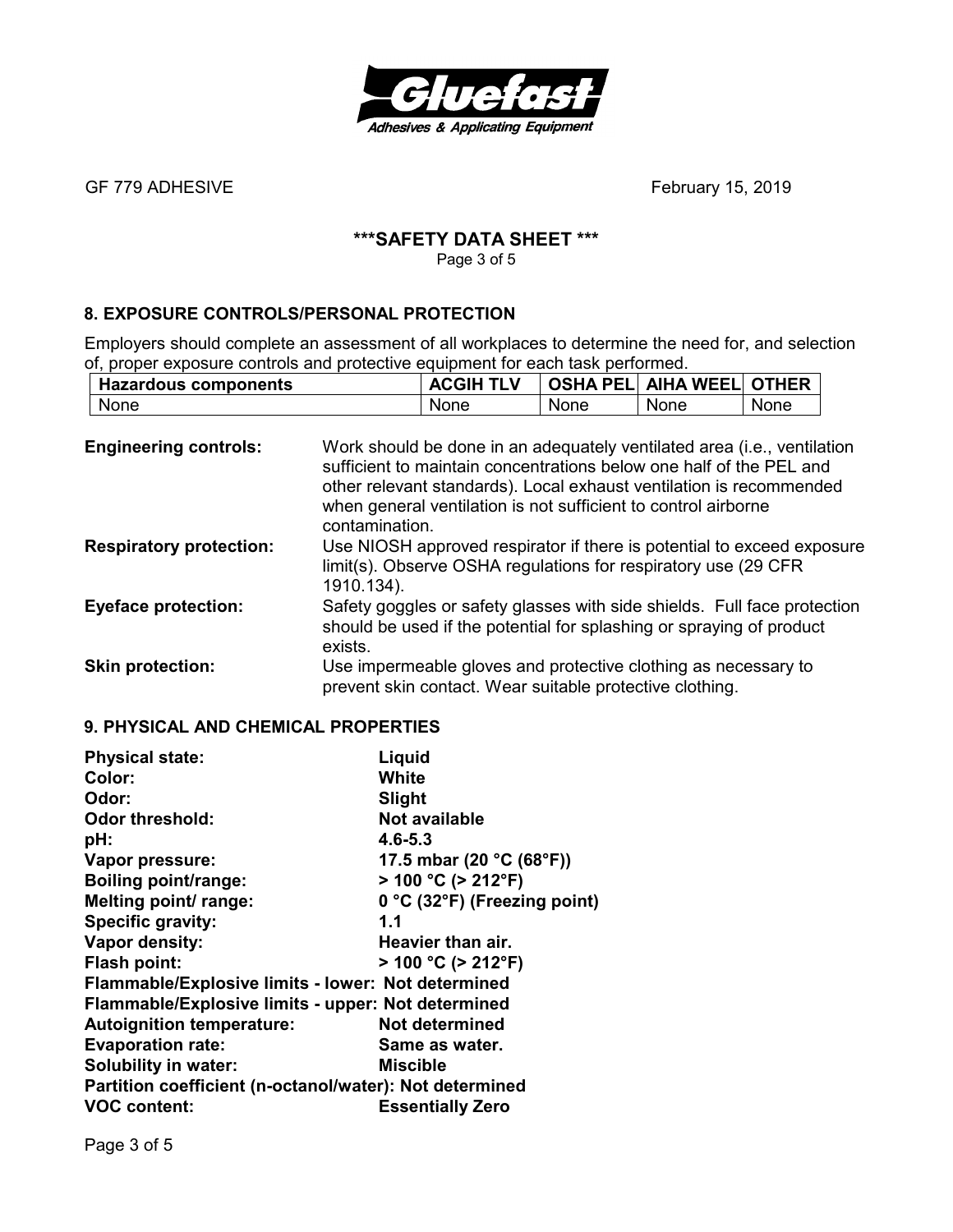

# **\*\*\*SAFETY DATA SHEET \*\*\***

Page 4 of 5

# **10. STABILITY AND REACTIVITY**

| Stability                        | Stable under normal conditions of storage & use.                |
|----------------------------------|-----------------------------------------------------------------|
| Hazardous reactions:             | Will not occur.                                                 |
| Hazardous decomposition products | Not established                                                 |
|                                  |                                                                 |
| Incompatible materials:          | Contact with water reactive materials (such as oleum) can cause |
|                                  | exothermic reactions.                                           |
| Conditions to avoid:             | Do not freeze.                                                  |

# **11. TOXICOLOGICAL INFORMATION**

| <b>Hazardous components</b> | NTB Carcinogen | <b>IARC Carcinogen</b> | <b>OSHA Carcinogen</b><br>(Specifically Regulated) |
|-----------------------------|----------------|------------------------|----------------------------------------------------|
| None                        | None           | None                   | None                                               |
|                             |                |                        |                                                    |
| <b>Hazardous components</b> |                | <b>Health Effects/</b> |                                                    |
|                             |                | <b>Target Organs</b>   |                                                    |
| None                        |                | None                   |                                                    |

## **12. ECOLOGICAL INFORMATION**

Ecological information: Not available

## **13. DISPOSAL CONSIDERATIONS**

| Information provided is for unused product only. |                                                                                                                                                                                                                                                 |  |
|--------------------------------------------------|-------------------------------------------------------------------------------------------------------------------------------------------------------------------------------------------------------------------------------------------------|--|
| Recommended method of disposal:                  | Legal disposition of wastes is the responsibility of the<br>owner/generator of the waste. Applicable federal, state<br>and/or local regulations must be followed during<br>treatment, storage, or disposal of waste containing this<br>product. |  |
| Hazardous waste number:                          | Not a RCRA hazardous waste.                                                                                                                                                                                                                     |  |

## **14. TRANSPORT INFORMATION**

| U.S. Department of Transportation Ground (49 CFR) |                                                                                           |
|---------------------------------------------------|-------------------------------------------------------------------------------------------|
| Proper shipping name:                             | GF779GL, GF779PL, GF779DR                                                                 |
| Hazard class or division:                         | <b>None</b>                                                                               |
| Identification number:                            | <b>None</b>                                                                               |
| Packing group:                                    | Carton, 5-gallon pail, 55 gallon drum                                                     |
|                                                   | Product is not requisited, non hazardous and not restricted for transport by air or water |

Product is not regulated, non hazardous and not restricted for transport by air or water.

Page 4 of 5